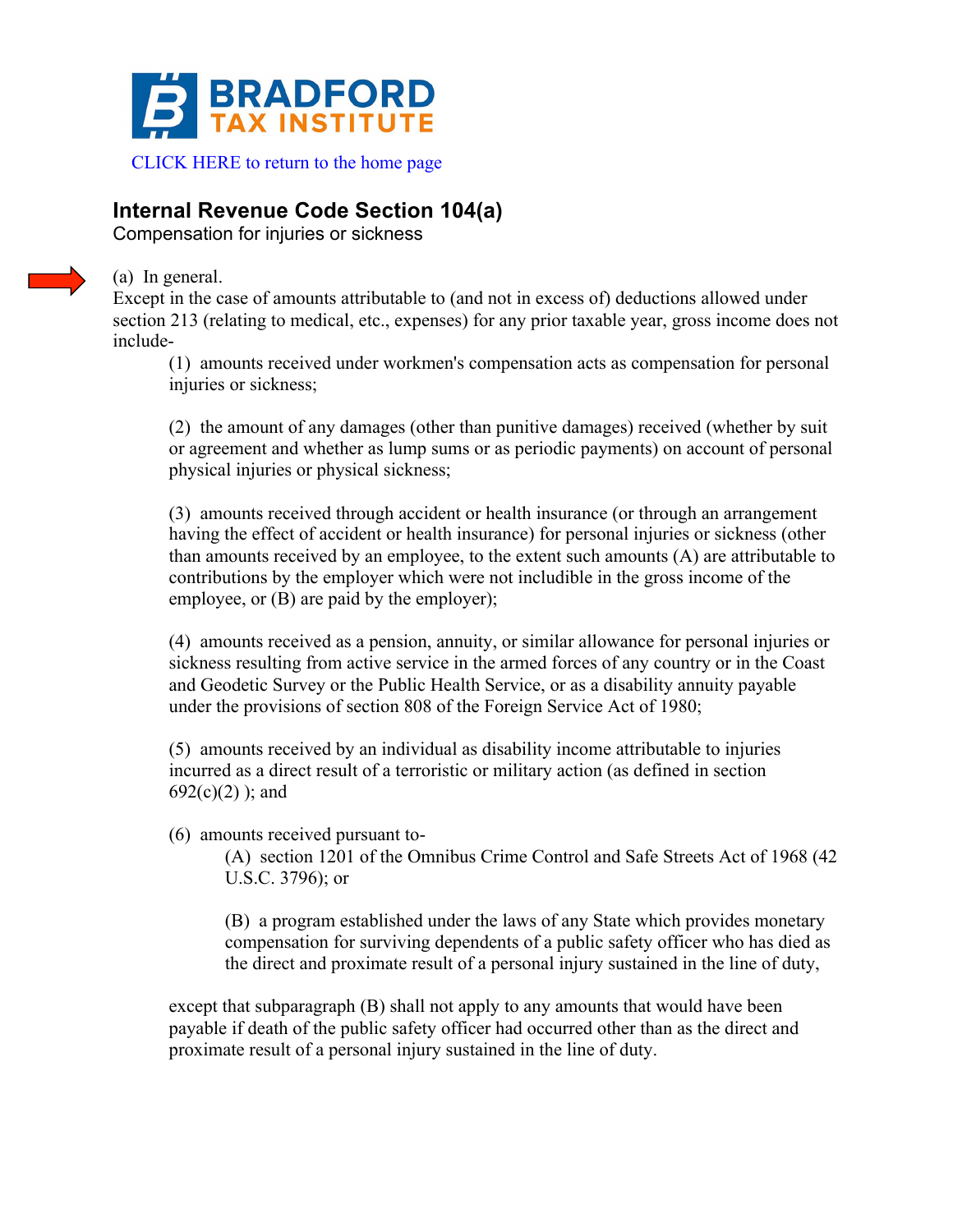For purposes of paragraph (3) , in the case of an individual who is, or has been, an employee within the meaning of section  $401(c)(1)$  (relating to self-employed individuals), contributions made on behalf of such individual while he was such an employee to a trust described in section 401(a) which is exempt from tax under section 501(a) , or under a plan described in section 403(a) , shall, to the extent allowed as deductions under section 404 , be treated as contributions by the employer which were not includible in the gross income of the employee. For purposes of paragraph (2) , emotional distress shall not be treated as a physical injury or physical sickness. The preceding sentence shall not apply to an amount of damages not in excess of the amount paid for medical care (described in subparagraph (A) or (B) of section  $213(d)(1)$ ) attributable to emotional distress.

(b) Termination of application of subsection (a)(4) in certain cases.

(1) In general.

Subsection (a)(4) shall not apply in the case of any individual who is not described in paragraph (2) .

(2) Individuals to whom subsection (a)(4) continues to apply.

An individual is described in this paragraph if-

(A) on or before September 24, 1975, he was entitled to receive any amount described in subsection (a)(4) ,

(B) on September 24, 1975, he was a member of any organization (or reserve component thereof) referred to in subsection (a)(4) or under a binding written commitment to become such a member,

(C) he receives an amount described in subsection (a)(4) by reason of a combatrelated injury, or

(D) on application therefor, he would be entitled to receive disability compensation from the Department of Veterans Affairs.

(3) Special rules for combat-related injuries.

For purposes of this subsection , the term "combat-related injury" means personal injury or sickness-

(A) which is incurred-

(i) as a direct result of armed conflict,

- (ii) while engaged in extrahazardous service, or
- (iii) under conditions simulating war; or
- (B) which is caused by an instrumentality of war.

In the case of an individual who is not described in subparagraph (A) or (B) of paragraph (2) , except as provided in paragraph (4) , the only amounts taken into account under subsection (a)(4) shall be the amounts which he receives by reason of a combat-related injury.

(4) Amount excluded to be not less than veterans' disability compensation.